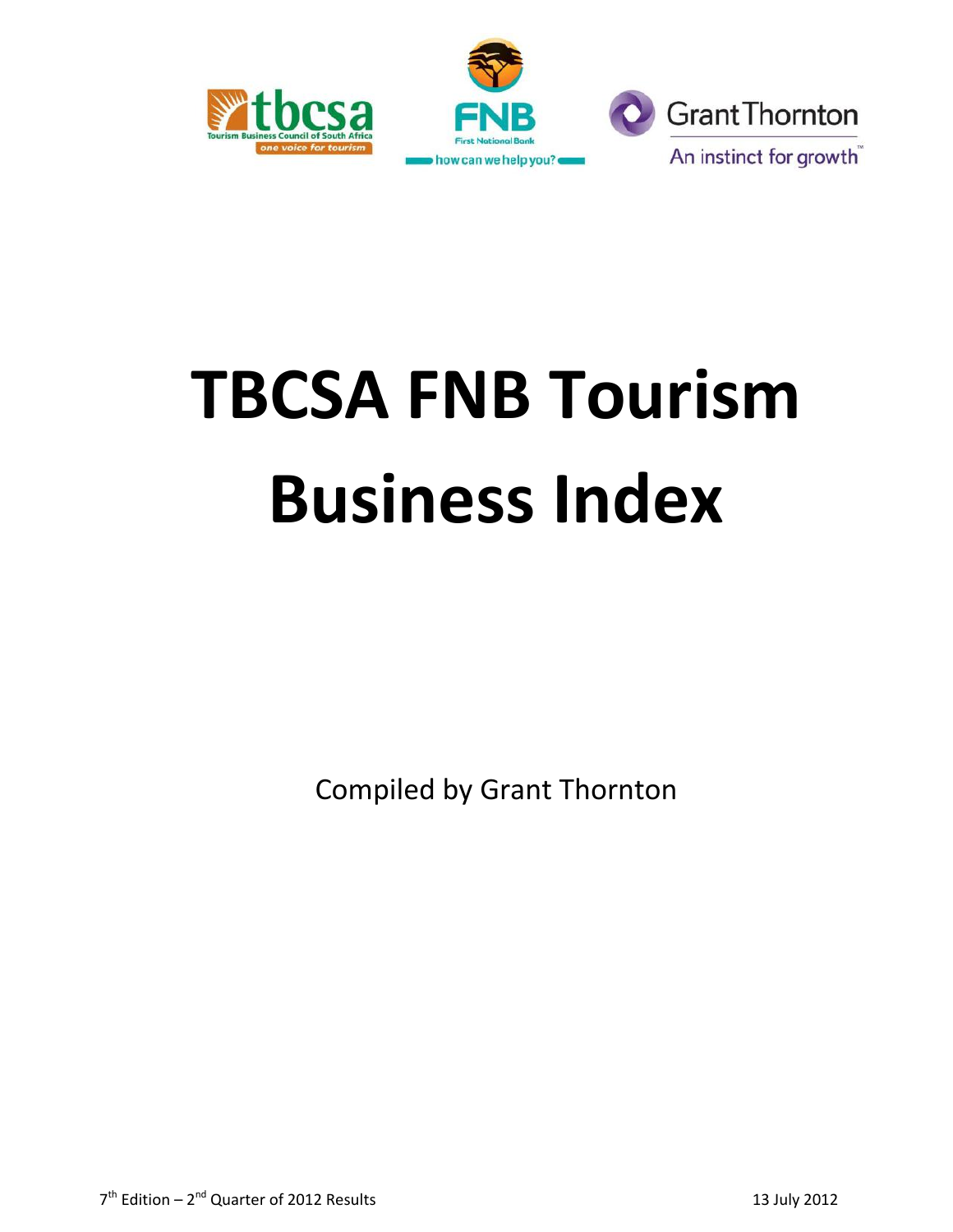### **TBCSA FNB Tourism Business Index**

#### **Introduction**

The Tourism Business Index ("**TBI**") is an initiative of the Tourism Business Council of South Africa. It is sponsored by First National Bank, and is compiled by Grant Thornton.

The TBI provides an indication of the current and likely future performance of the various businesses operating within the Tourism Sector in South Africa. It profiles the industry and positions it as an important component of the South African economy.

The index is produced quarterly, however for the first two editions; the TBI was still in the piloting phase. The information for the TBI is collected through an online survey of tourism businesses completed after the end of the quarter.

The first official edition of the TBI was released on the  $18<sup>th</sup>$  of January 2011.

For this edition of the TBI, as previously, the accommodation sector and non-accommodation operators have an adequate sample size, enabling two sub-indices to be produced. The overall tourism index includes accommodation operators and responses from airlines, tour operators, coach operators, vehicle rental companies, travel agents, retail outlets, conference venues and attractions.

The responses from the airlines, scheduled coach operators and vehicle rental companies, are regrettably still too few to allow for the development of a tourism transport sub-index. The TBCSA would like to encourage businesses in tourism and particularly in these sectors to participate in the TBI survey to allow for a transport sub-index to be developed in the future.

#### **What is a Business Index?**

The purpose of the TBI is to provide individual tourism businesses with regular, up-to-date information on the performance of tourism businesses, including the outlook for performance over the next three months. It therefore tracks actual recent business performance in the sector and is an indicator of prospects for short-term future performance.

It is a business index that focuses on the performance and profitability of businesses operating in the sector, as oppose to a sector performance index. While in many instances the subtle distinction between the two approaches would not manifest in different indices, in certain circumstances, they may be different. For example, if there is significant over-capacity in the industry, business performance can be weak, while the industry could be experiencing strong growth and making an increasing contribution to GDP. As the TBI tracks and forecasts tourism business performance, it is not separated into domestic and foreign tourism. Many tourism businesses host or handle both inbound and domestic tourists and therefore demand and characteristics in both major markets are inextricably linked to business performance.

The information is designed to help individual businesses and policy and strategy makers, understand the current tourism operating environment and plan for the likely future tourism industry environment.

Note: The pilot surveys did not follow exact quarters. The first two pilots each covered 3 months from May to July 2010, then August to October 2010, while the last survey of 2010 covered the last quarter, ie October to December. October was therefore included in two indices. From the first official edition in 2011 onwards, only regular quarters are covered.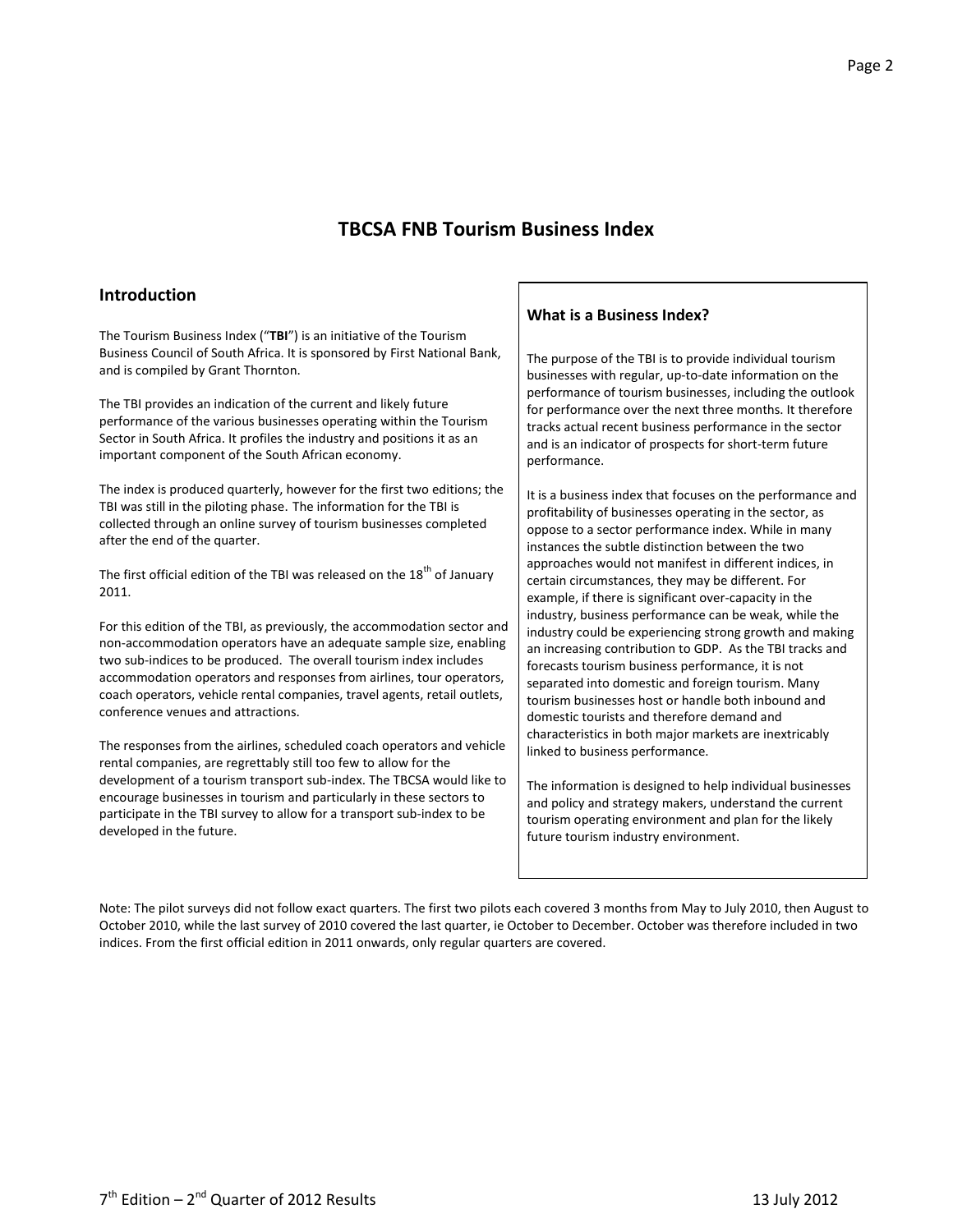## **TBCSA FNB Tourism Business Index**

## **The Tourism Business Index**



The Tourism Industry's actual performance index was rising steadily since the start of the  $4<sup>th</sup>$  quarter of 2011, breaking the "normal" index of 100 for the first time since the pilot phase in the first quarter for 2012. However, in the second quarter of 2012, we see the actual performance index decrease again, registering an index of 88,2 for the second quarter of 2012 against a normal of 100. This indicates worse than normal performance levels and is a 13,7 index point decrease from the first quarter's actual performance index of 101,9. However when compared to the expected industry performance index of 93,2 for the second quarter of 2012, the Industry performed only slightly worse than expected. The indicators are therefore that an unexpected good first quarter 2012 was followed by a more or less as expected second quarter with performance back to below normal levels.

Despite the lower actual performance index for quarter 2, the industry is still somewhat optimistic about the expected future performance levels, predicting close to normal performance of 99,8 in the third quarter. This is the highest expected future performance index recorded by the tourism industry since the start of the TBI, indicating good levels of optimism in the Tourism Industry regarding business performance reaching acceptable levels again.

#### **What is Normal?**

The reported changes or expected changes in demand and profitability are expressed relative to the expected normal levels of business for the relevant period. Normal is defined as "the level of acceptable business performance in line with the realistic long term average performance you would hope to achieve, or the long term average historical performance experienced, during this quarter, i.e. taking seasonal variances into account".

Normal is then calibrated to an index of 100. When the index shows Performance or Prospects at higher than 100, this indicates better than normal performance while, below 100 indicates worse than normal performance.

If all business surveyed indicate a significantly better than normal performance across all dimensions covered, the index could register a maximum high of 200, while significantly poor performance for all businesses would result in an index of 0.

2 – 3 Years is usually required before a business tendency index can be said to be fully bedded-down. This allows performance and prospects to be compared over time and any underlying response bias that could impact on the index to be adjusted for.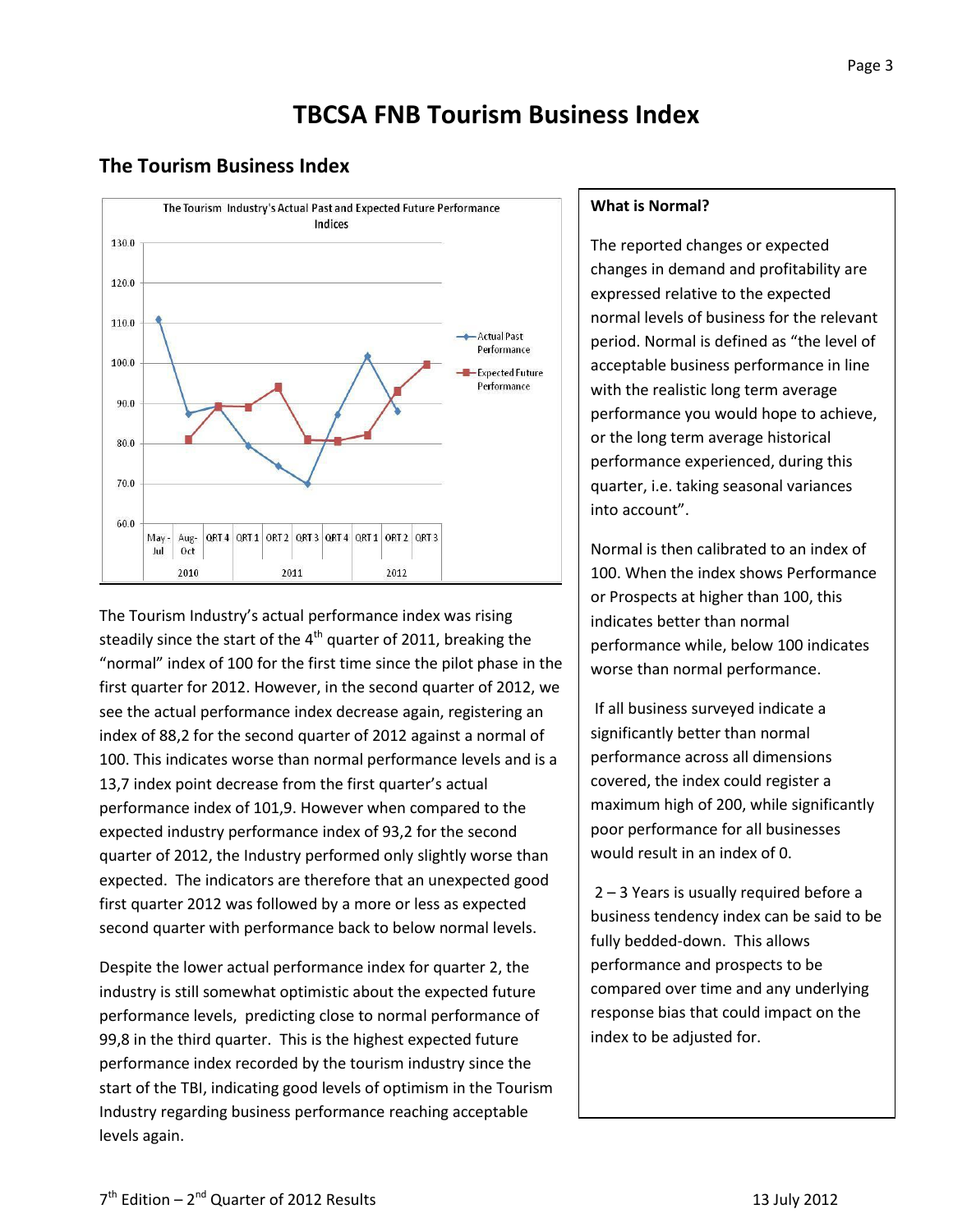#### **Accommodation Index**



In terms of the sub-indices, the accommodation sector performed slightly better than expected while the other tourism business sectors indicated performance worse than anticipated for the second quarter of 2012.

> The accommodation sector performance index for the second quarter of 2012 was 89,9 compared to the expected performance index of 79,8 for this quarter. The result indicates while accommodation businesses had a slightly better than expected quarter, they still performed slightly worse than during the first quarter of 2012 (a decrease of 2,3 index points from a performance index of 92,2 for the first quarter of 2012 to 89,9 for the second quarter of 2012).

The accommodation sector has indicated a more optimistic outlook for the third quarter of 2012, when compared to their expected performance indications in previous editions. For the third quarter of 2012, the accommodation industry is expecting a future index of 89,6, which is in line with the actual performance index recorded from the second quarter of 2012 (index of 89,9). This outlook indicates that the accommodation industry expects their worse than normal performance levels to continue in the third quarter of 2012 and not return to the higher, close to normal performance levels actually experienced during the last quarter of 2011.

The last quarter's reduced accommodation sector performance index is largely influenced by the backpackers, independent lodges and guest houses and B&B establishments who all reported worse than normal performance levels. Hotel groups, did however also report worse than normal performance levels, but these were less severe than those of the independent lodges, backpackers, guest houses and B&B establishments. Independent hotels recorded better than normal performance levels, while the index was assisted by timeshare establishments which recorded normal performance levels during the second quarter of 2012.

#### **Other Tourism Business Sub Index**

During the second quarter of 2012, the "other" tourism sector recorded a performance level lower than the accommodation sector with an actual performance index of 86,9, compared to an expected performance index of 103,5 for the second quarter of 2012, indicating, that in contrast to the accommodation sector, these business experienced a much worse than expected quarter.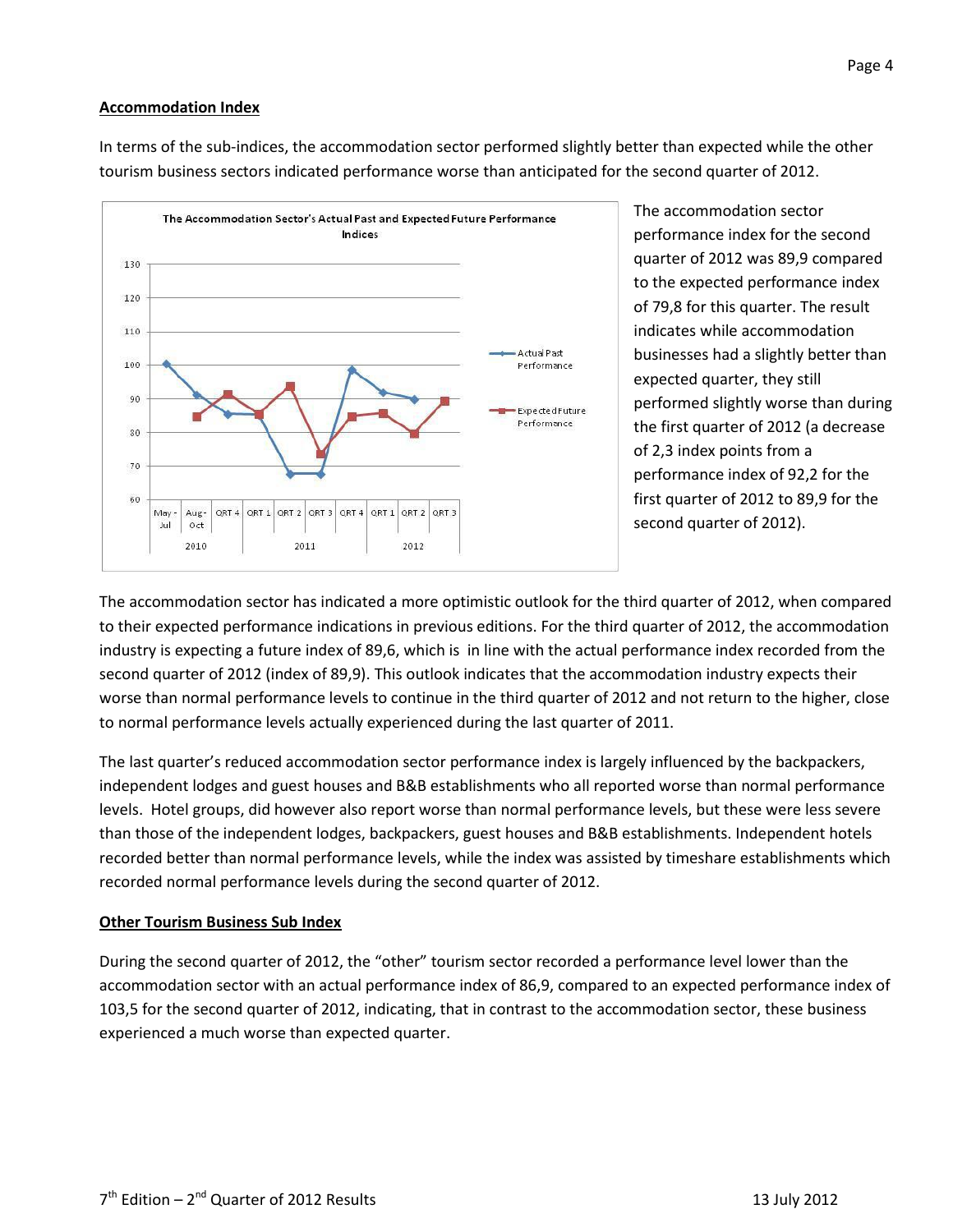In spite of this much worse than expected actual performance levels, this other sector of the Tourism Industry recorded a more bullish outlook than the accommodation sector regarding their expected performance levels for the third quarter of 2012 with an expected performance index of 107,6. This prediction is higher than all the predicted performance indices recorded in the past and indicates that this sector expects their performance levels to be above normal in the third quarter (in contrast to the accommodation sector which expects their worse than normal performance levels to continue during the third quarter of 2012).



Page 5

The last quarter's actual past performance index within this sector of the Tourism Industry, was influenced by the conference and event organisers, activities and attractions, tour operators and car rental companies who all experienced worse than normal performance levels. Travel agents, retail outlets and coach operators were the only respondent groups to record higher than normal levels of performance during the last quarter in this sector of the tourism industry.

|      |                            |        | <b>Overall</b>  | Accommodation |          | <b>Other</b>  |                 |
|------|----------------------------|--------|-----------------|---------------|----------|---------------|-----------------|
|      |                            | Actual | <b>Forecast</b> | Actual        | Forecast | <b>Actual</b> | <b>Forecast</b> |
| 2011 | $1^{\rm st}$<br>Quarter    | 79.6   | 89.1            | 85.3          | 85.5     | 75.1          | 91.9            |
|      | 2 <sup>nd</sup><br>Quarter | 74.5   | 94.1            | 67.8          | 94.0     | 79.6          | 94.1            |
|      | 3 <sup>rd</sup><br>Quarter | 70.0   | 81.0            | 67.7          | 73.9     | 71.8          | 86.4            |
|      | 4 <sup>th</sup><br>Quarter | 87.3   | 80.7            | 98.9          | 84.9     | 78.3          | 77.4            |
| 2012 | $1^{\rm st}$<br>Quarter    | 101.9  | 82.2            | 92.2          | 85.8     | 109.3         | 79.4            |
|      | 2 <sup>nd</sup> Quarter    | 88.2   | 93.2            | 89,9          | 79.8     | 86,9          | 103.5           |
|      | 3 <sup>rd</sup><br>Quarter |        | 99.8            |               | 89,6     |               | 107.6           |

#### **TBI Summary**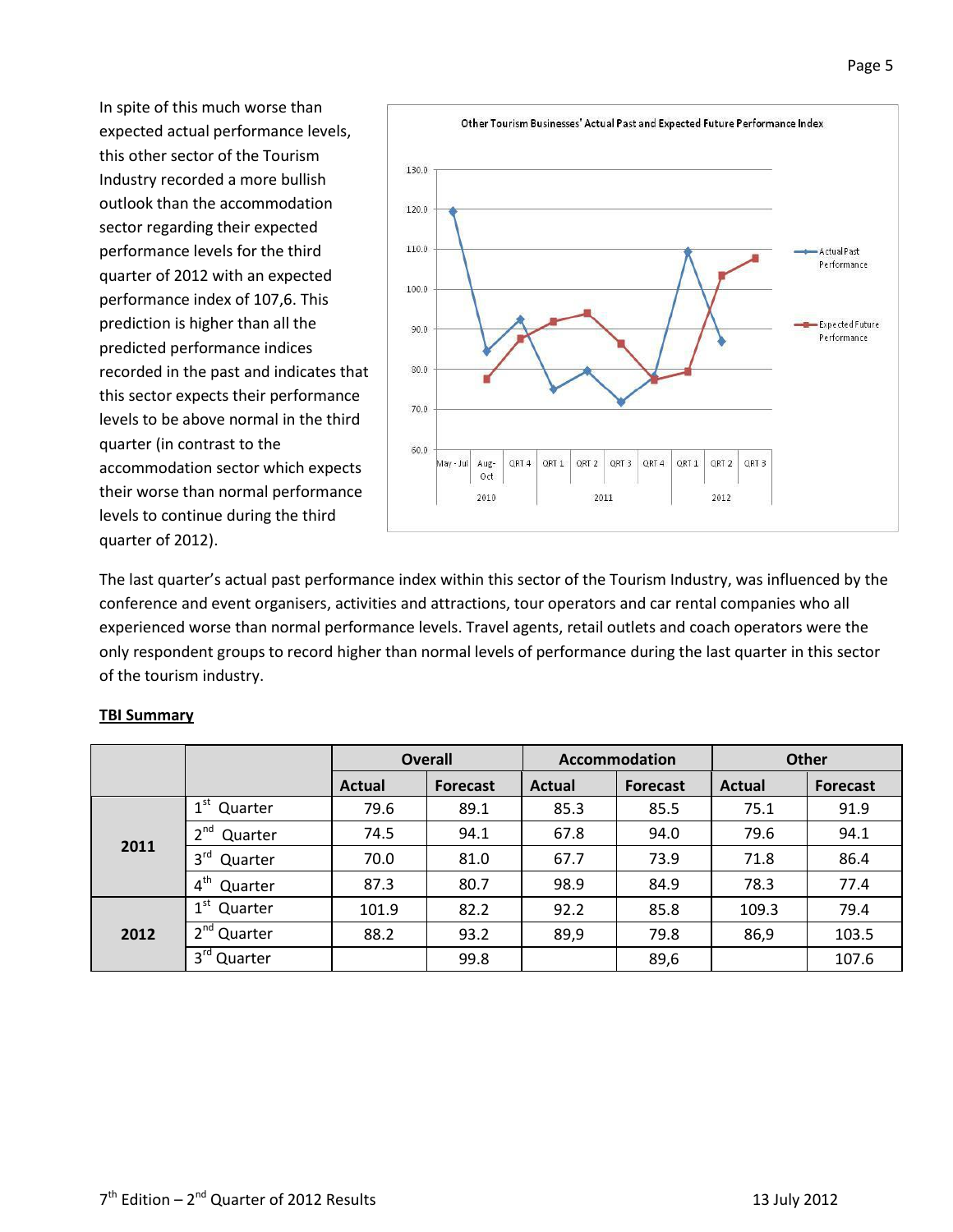## **Balance Statistics**

#### **Next Year**



When considering the next year (as oppose to the next quarter) prospects are improving, but are still fairly pessimistic in the accommodation sector, with a negative balance statistic of -11,7%. Only 0,5% expect significantly worse than normal performance, but almost a fifth of accommodation businesses (18,0%) still expect worse than normal performance levels; down from 34,1% in the last edition. In contrast, only 6,7% are expecting higher than normal performance levels within the next year. The majority of the accommodation businesses (74,8%) expect normal performance levels in the next year. This balance statistic has however improved from -24,5% in the last edition.



#### **The Balance Statistic**

Results from qualitative questions are provided in the form of a "balance" statistic. This is the difference between the percentages of positive and negative responses. A balance for each question is calculated by deducting the percentage of negative replies from the percentage of positive answers given to each question. The final value is a single figure, with a minus representing an overall negative outlook or performance and a positive figure an overall positive outlook or performance. For a given balance, the varying percentage of "normal" replies and the split of positive/negative replies over the two options in the scale may indicate a varying degree of uncertainty or a stronger positive or negative outlook amongst managers.

The other tourism businesses are much more optimistic about the next year, with a balance statistic of 15.3%. This is a slight decrease from the 17,2% balance statistic recorded by the other tourism businesses regarding the next year in the previous edition.

In this edition, over quarter of the other tourism businesses (25,6%) expect performance levels to be better or significantly better than normal over the next year, while only 10,3% are expecting worse than normal or significantly worse than normal performance levels. The majority of the other tourism business (64,0%) are expecting normal business performance levels during the next year.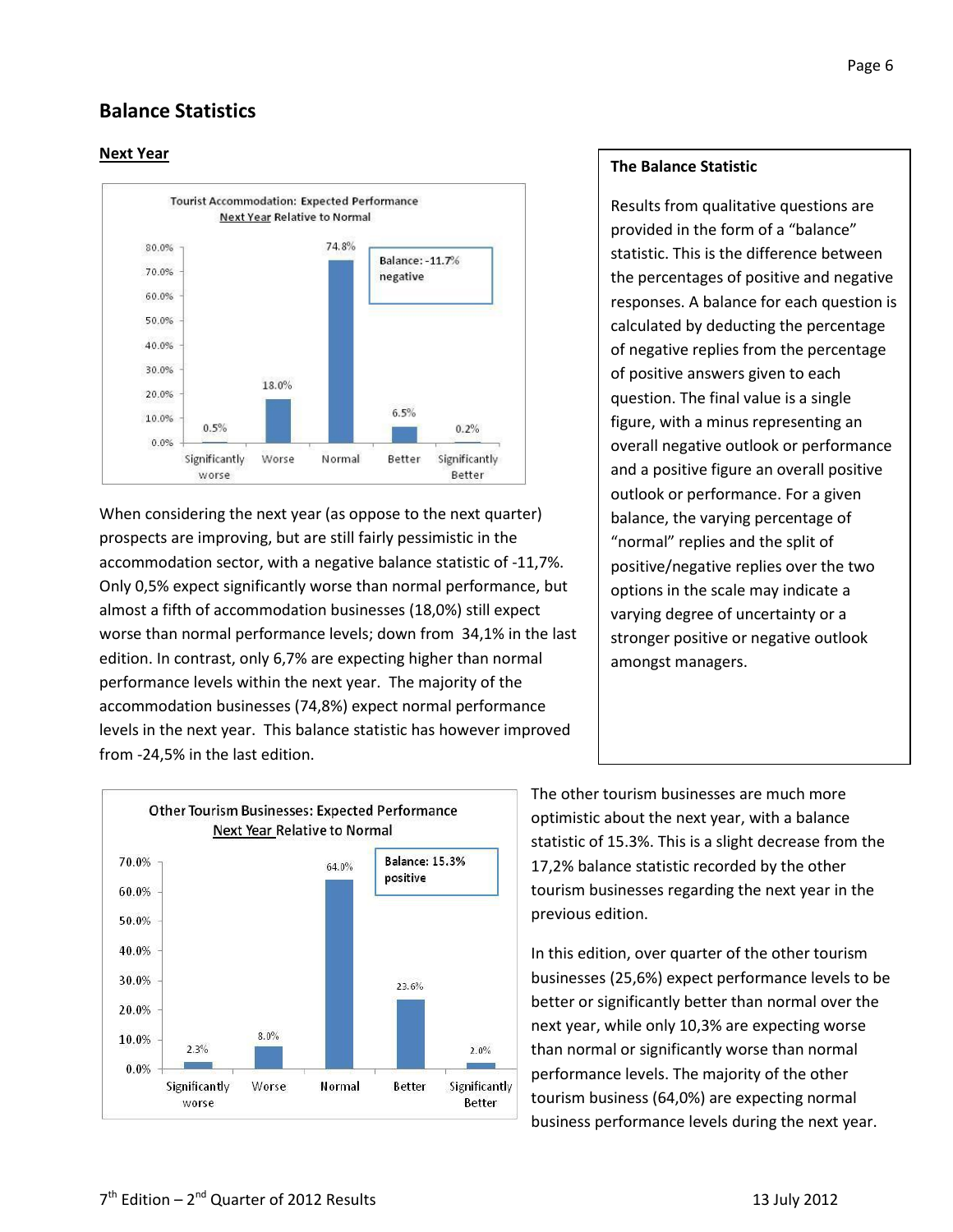|      |                            | <b>Accommodation Sector</b> | <b>Other Sector</b> |
|------|----------------------------|-----------------------------|---------------------|
|      | 1 <sup>st</sup><br>Quarter | $-27.7%$                    | $+13%$              |
|      | $\mathbf{a}$ nd<br>Quarter | $-40.2%$                    | $-5.4%$             |
| 2011 | 3 <sup>rd</sup><br>Quarter | $-70.3%$                    | $-3.2%$             |
|      | Quarter                    | $-53.0%$                    | $-16.9%$            |
| 2012 | 1 <sup>st</sup><br>Quarter | $-24.5%$                    | $+17.2%$            |
|      | $\lambda$ nd<br>Quarter    | $-11.7%$                    | $+15.3%$            |

#### **Summary of the Next Year Balance Statistic Historical Results**

#### **Employment Levels**

The accommodation sector has a negative expectation regarding employment levels in the third quarter of 2012, recording a negative balance statistic of -3,9%, while the other tourism businesses are optimistic with a balance statistic of 7,4%.

Very few accommodation operators (1,6%) intend to increase their employment levels during the third quarter of 2012, while 15,7% of the other tourism businesses are expecting increases in employment levels. The majority of operators (93,0% for accommodation operators and 76,0% of the other tourism businesses) expect their employment levels to remain unchanged, while 5,4% of accommodation respondents and 8,3% of the other businesses expect to decrease their employment levels during the next quarter.



When compared to the expectations regarding employment levels recorded in the previous edition within the accommodation and other tourism businesses (balance statistic of -17,3% and -3,0% respectively), it is encouraging to see that there is a somewhat more positive outlook (or slightly less negative outlook in the case of accommodation operators) emerging within the tourism industry regarding future employment levels.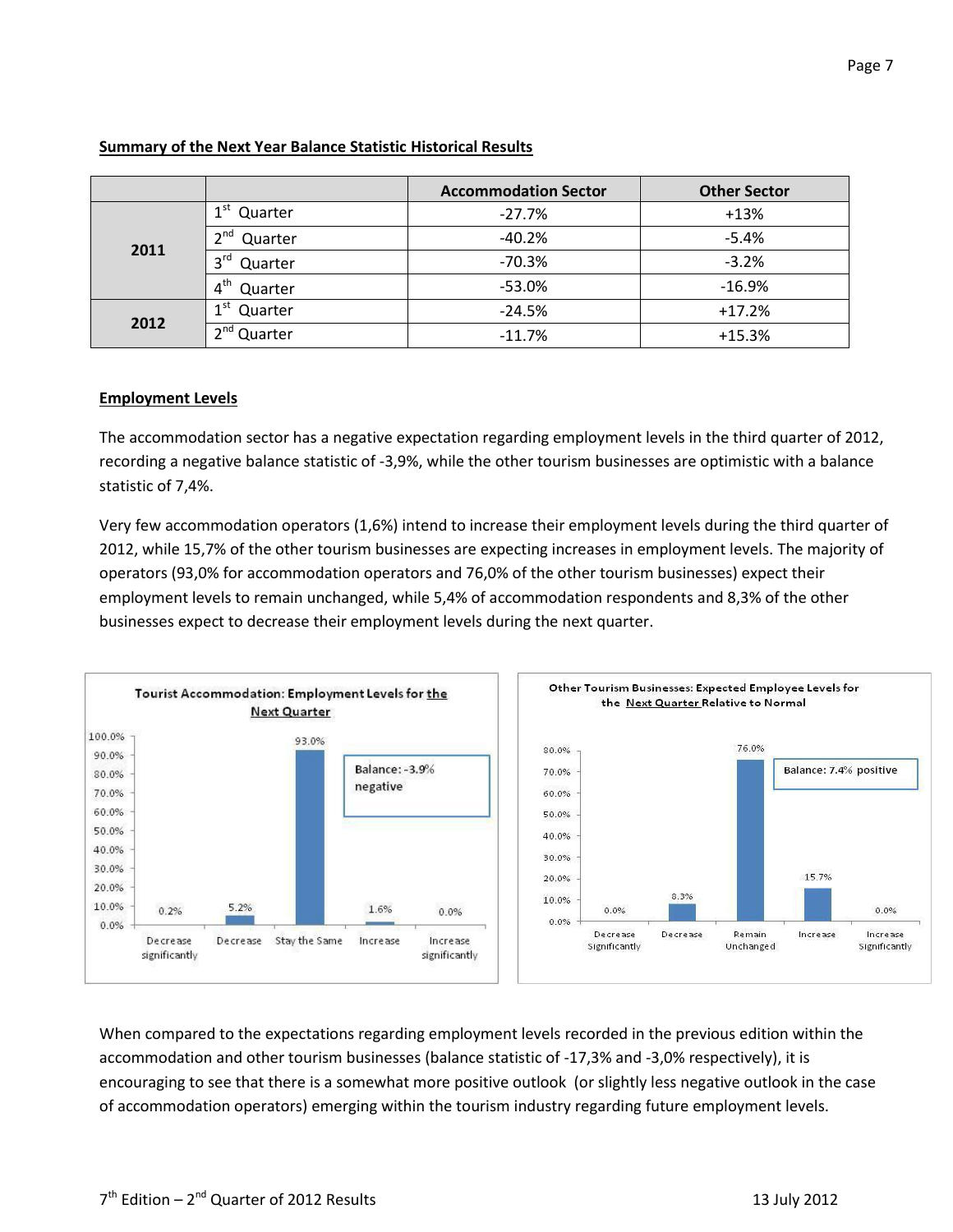|      |                            | <b>Accommodation Sector</b> | <b>Other Sector</b> |  |
|------|----------------------------|-----------------------------|---------------------|--|
|      | 1st<br>Quarter             | $-23.7%$                    | $-28.9%$            |  |
| 2011 | $\lambda$ nd<br>Quarter    | $-25.3%$                    | $-12.3%$            |  |
|      | 3 <sup>rd</sup><br>Quarter | $-17.4%$                    | $+1.8%$             |  |
|      | 4 <sup>th</sup><br>Quarter | $-15.4%$                    | $+1.6%$             |  |
| 2012 | 1 <sub>st</sub><br>Quarter | $-17.3%$                    | $-3.0%$             |  |
|      | $\lambda$ nd<br>Quarter    | $-3.9%$                     | $+7.4%$             |  |

#### **Summary of the Employment Balance Statistic Historical Results**

#### **Capacity Growth Expectations**



The majority of the accommodation operators (73%) indicate that their room/unit capacity will remain unchanged in the next quarter compared to 92,1% in the last edition. 26,3% Indicate that they plan to increase their unit/ room capacity, while only 7,6% expected to increase their room/unit capacity in the prior edition. Only 0,7% (-0,2% last quarter) of the accommodation operators expect a decrease in their room capacity during the third quarter of 2012, resulting in the positive balance statistic of 25,6%; an improvement on the 7,4% positive last quarter indicating the increased buoyancy in the industry has tipped some operators and investors into capacity expansion again.

Other tourism businesses report a slightly lower positive balance statistic of 7,2% regarding their expected capacity for the next quarter. The majority of the operators (76,4%) are expecting that their capacity will remain unchanged, while 15,4% feel that their capacity will increase. 8,2% Of the operators expect their capacity to decrease. When compared to the expectations within this sector regarding capacity recorded for the second quarter of 2012 (positive balance statistic of 20,7%), expectations are slightly less optimistic regarding capacity growth within this sector of the tourism industry for the third quarter of 2012.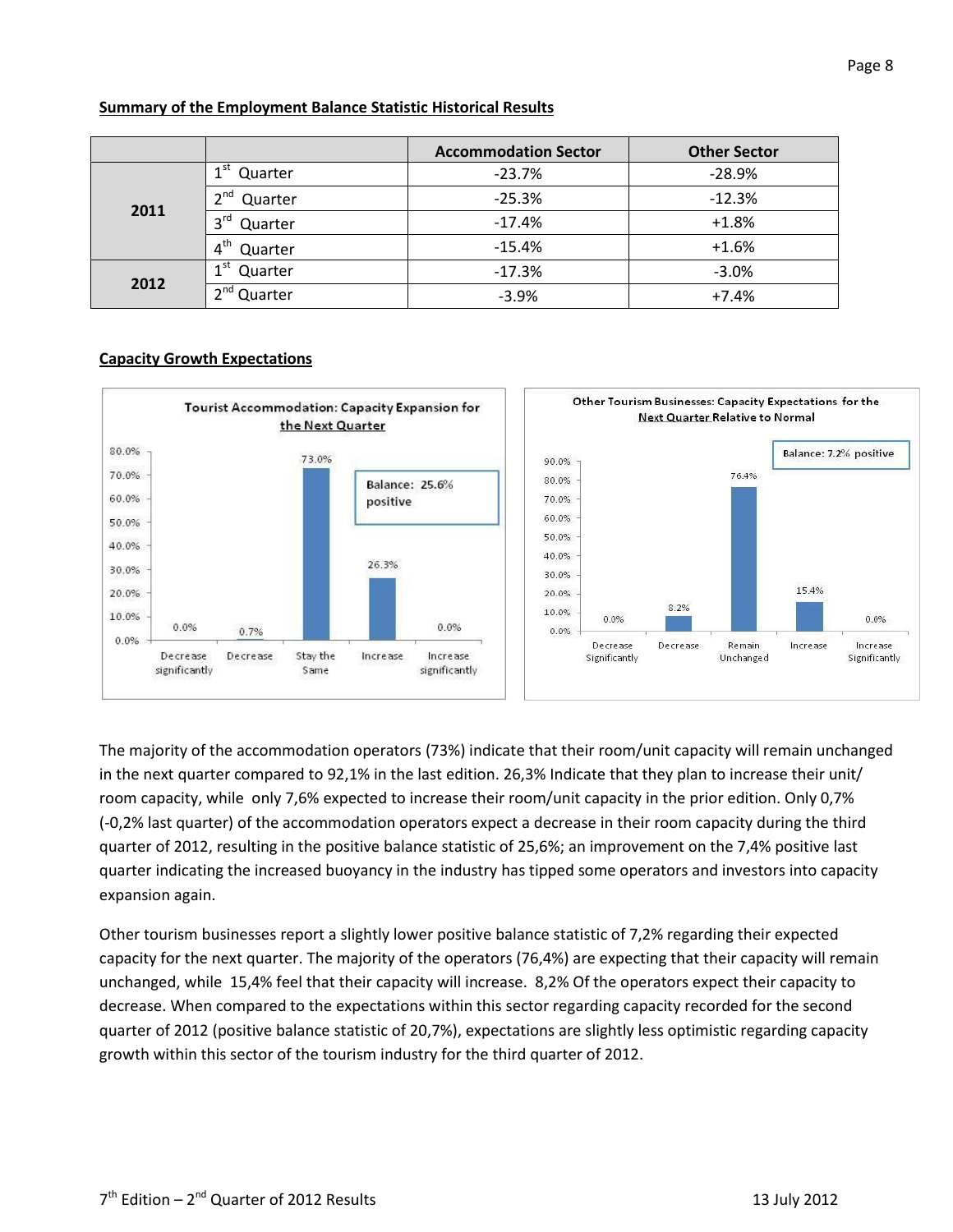|      |                                       | <b>Accommodation Sector</b> | <b>Other Sector</b> |  |
|------|---------------------------------------|-----------------------------|---------------------|--|
|      | 1 <sup>st</sup><br>Quarter            | $+14.3%$                    | $-11.1%$            |  |
| 2011 | $2^{nd}$<br>Quarter                   | $+12.6%$                    | $+9.3%$             |  |
|      | $3^{\text{rd}}$<br>Quarter            | $+9.6%$                     | $+24.8%$            |  |
|      | 4 <sup>th</sup><br>Quarter            | $-3.3%$                     | $+21.0%$            |  |
| 2012 | 1 <sup>st</sup><br>Quarter            | $+7.4%$                     | $+20.7%$            |  |
|      | $\mathbf{a}^{\text{nd}}$ .<br>Quarter | $+25.6%$                    | $+7.2%$             |  |

#### **Summary of the Capacity Growth Balance Statistic Historical Results**

## **Factors Affecting Business Conditions**

When considering the performance of the Tourism Industry, this report considers both positive and negative factors which are possibly impacting on the performance of the different sub-sectors.

#### **Negative Factors - Last Quarter**



In the accommodation sector, insufficient overseas and domestic leisure demand, cost of inputs and insufficient domestic business demand is the most recorded negative factors during the second quarter of 2012 (reported by 57% - 46% of respondents respectively). In the previous edition, these were the four most mentioned negative impacting factors, but all at lower levels last quarter; except for costs of inputs which was mentioned the most (48% of respondents) in the last edition. This reflects the reasons behind this quarters overall lower

performance. In this edition, 6% of the accommodation respondents felt that no specific factor had a negative impact on their business performance during the second quarter of 2012, compared to 14% in the last edition. Competitor market behaviour, cost of labour and insufficient overseas business demand were also cited by many of the respondents (38%,- 30%) as negative impacting factors during the second quarter of 2012.

Once again a limited number of respondents felt that the shortage of skilled staff negatively affected their business in the second quarter of 2012 (mentioned by 9% of respondents) and this is down from the 11% who stated this as a negative contributing factor in the previous edition. Security concerns however, have increased by 4 percentage points as a negative impacting factor from 8% who stated it as a negative factor in the previous edition to 12% in this edition.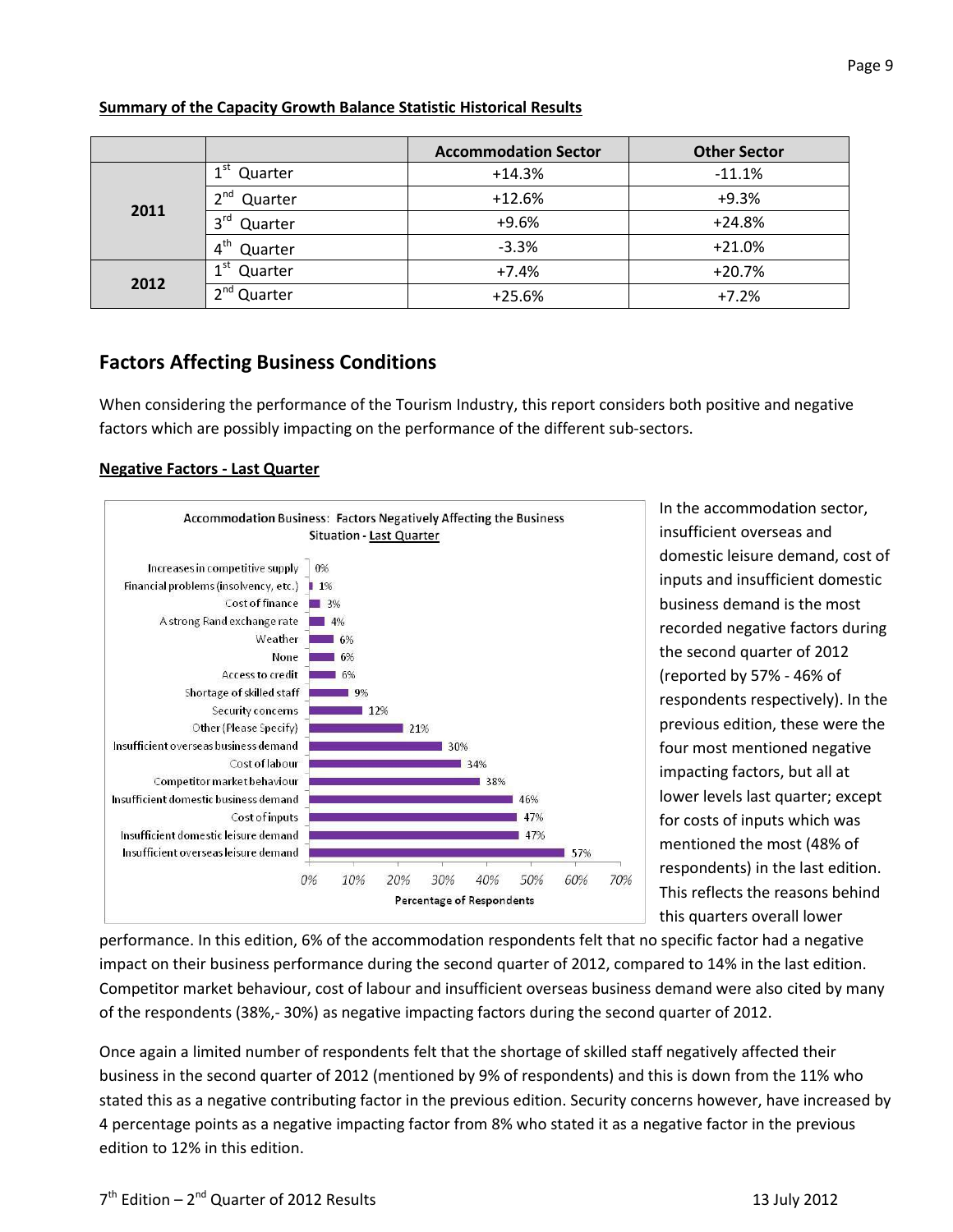Some specific other factors cited which had a negative impact on players in the accommodation industry during the second quarter of 2012 include; increases in municipal tariffs, increased fuel costs , the economic decline and political uncertainty in Europe, electricity disruptions during peak hours and unexpected cancellations on short notice.

A strong rand exchange rate has decreased from its expected negative impact mentioned by 15% during the last edition to only 4% for the second quarter of 2012. Increase in competitive supply was not indicated, as was also the case in the last edition, as a negatively impacting factor for the second quarter of 2012, however financial problems were indicated by 1% of respondents as a negative impacting factor during the second quarter of 2012, while in the previous edition, none of the respondents indicated this as an impacting factor.



In terms of the other tourism businesses, competitor market behaviour (53%, compared to 42% in the previous edition), insufficient overseas and domestic leisure demand (50% and 32% respectively, compared to 39% and 27% respectively in the previous edition), insufficient overseas and leisure business demand (31% and 27% respectively, compared to 23% and 12% in the previous edition) were most indicated as negative contributing factors.

Cost of inputs and increases in competitive supply was mentioned by 34% and 32% of respondents as negative impacting factors during the last edition, but only 24% mentioned these factors as negative impacting factors during the second quarter of 2012. This is also lower than the number of respondents who cited these factors as excepted negative impacting factors for the second quarter of 2012, during the last edition (39% of respondents cited cost of inputs, while 34% cited increase in competitive supply as a possible negative contributing factor to the second quarter of 2012).

Insufficient overseas leisure demand was expected by 46% (actual 50%) of respondents in the last edition to have a negative impact on the second quarter of 2012, while 27% (actual 31%) expected overseas business demand to have a negative impact. This indicates that the political and economical unrest in Europe could have had a slightly more negative impact on the other tourism industry operators during the second quarter of 2012 than anticipated.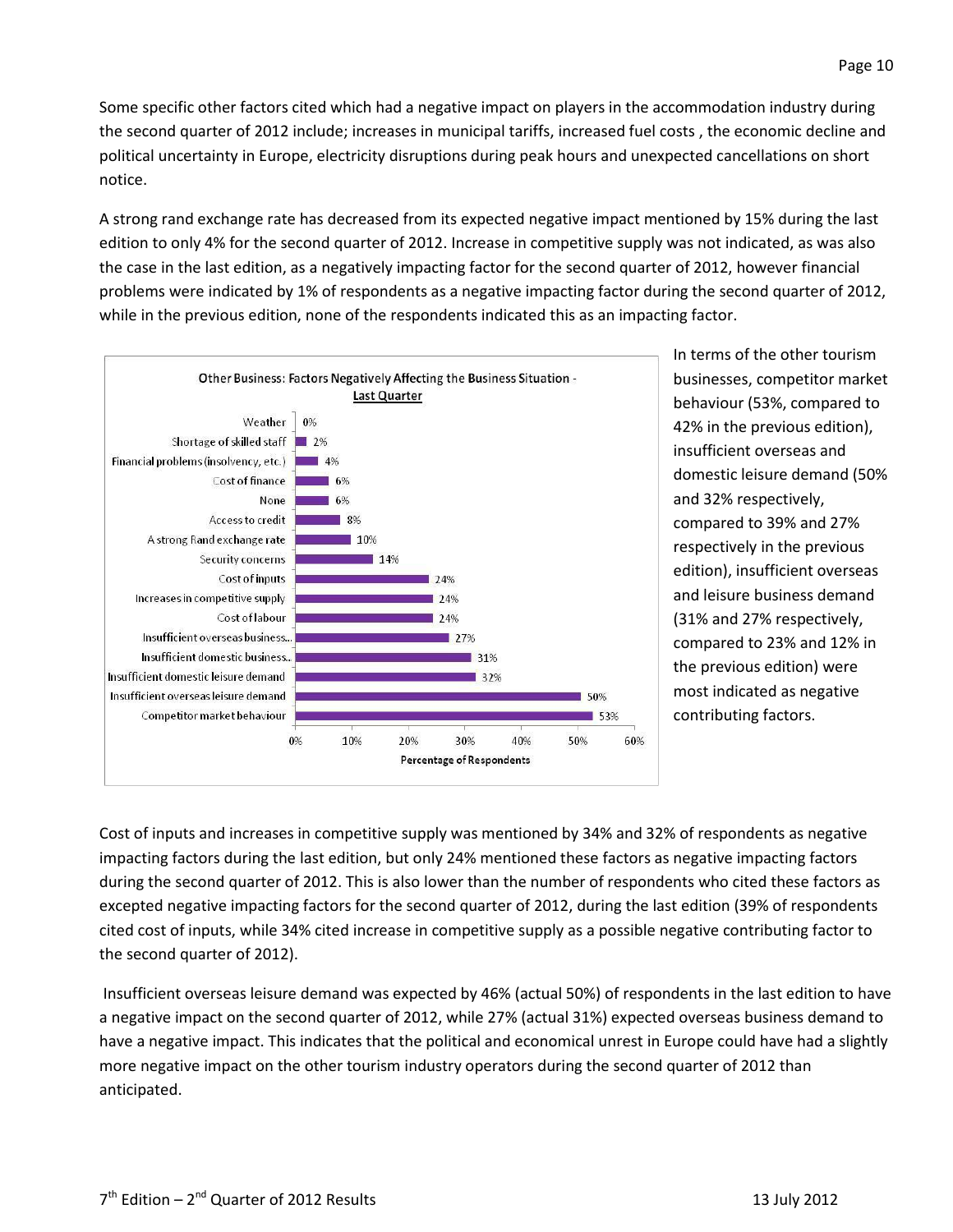Cost of labour, security concerns and a strong Rand exchange rate (24%, 14% and 10%) were also perceived by many as impacting factors during the second quarter of 2012. The factors which were indicated as least impacting on these businesses were: weather (mentioned by none of the respondents), financial problems (mentioned by 4%), cost of finance (mentioned by 6% of the respondents) and access to credit (mentioned by 8%) As with the accommodation sector, only 6% of the respondents in the other tourism businesses felt that no specific factor had a negative impact on their business during the second quarter of 2012.

Only 2% of the other business operators felt that the shortage of skilled staff negatively affected their business operations during the second quarter of 2012. This factor had decreased slightly from the 7% of the other tourism business respondents reporting the shortage of skilled staff as a negatively impacting factor in the previous edition.

Some of the other negative factors cited to have impacted on other tourism businesses' performance during the last quarter include: the increases in fuel prices and municipal tariffs, the perception that South Africa is too expensive a destination for the now budget conscious European travellers, the high costs of effective overseas marketing and a decrease in the domestic leisure market's disposable income.

#### **Negative Factors - Next Quarter**



Insufficient overseas leisure demand is expected by 62% of the respondents to have a negative impact on the third quarter of 2012. Cost of inputs (51%), insufficient domestic leisure and business demand (45% and 43% respectively), cost of labour (41%) and competitor market behaviour (36%) are all important expected negative impacting factors. Insufficient overseas business demand is expected to have a greater impact during the next quarter (cited by 33% of respondents as an expected negative impacting factor for the next quarter) than compared to the second quarter of 2012 (cited by 30% of respondents). Only 3% of the respondents felt that no specific factor will have a negative impact on their business operations during the next quarter.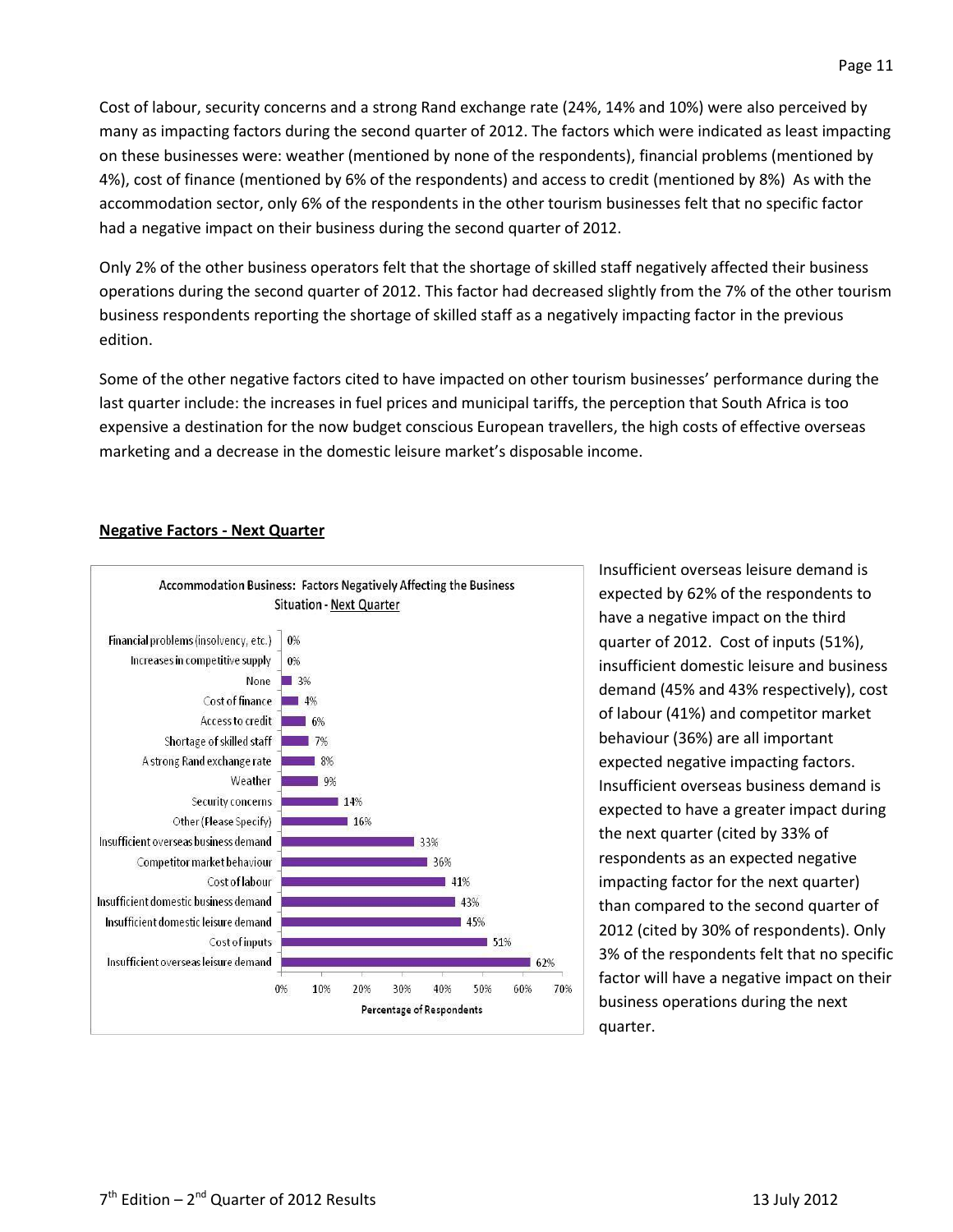The shortage of skilled staff is expected to have less of an impact on the third quarter of 2012 than in the second quarter (7% of the respondents cited this factor as a expected negative factor for the next quarter, compared to 9% who stated that the factor had a negative impact on the second quarter of 2012). Increases in fuel costs and municipal tariffs, as well the continued issue of insufficient electricity supply during peak periods were mentioned by a few of the respondents as specific negative factors expected to have an impact on the accommodation sector during the next quarter.



For other tourism businesses, competitor market behaviour (51%) and insufficient overseas leisure demand (44%) are seen by many respondents as negative impacting factors for the next quarter. Insufficient overseas business demand (37%), cost of inputs (29%), insufficient domestic leisure and business demand (29%) and increase in competitive supply (26%) are some of the other important negative impacting factors.

Weather, access to credit, financial problems and cost of finance are the least mentioned negative impacting factors expected for the third quarter of 2012. Only 2% of the respondents expect no specific factor to have a negative impact on their businesses during the next quarter. Shortage of skilled staff is expected by 4% of the respondents, compared to 8% who expected this factor to have a negative impact in the last edition. Security concerns have however increased from the 9% who predicted this as a negative impacting factor during the previous edition to 18% who feel this factor will have a negative impact on their business during the third quarter of 2012. Cost of labour is expected to be an impacting factor by 24% of the respondents, compared to 22% who expected it to have a negative impact in the last edition.

The economic down turn in Europe, the high fuel prices and municipal tariffs, the high costs involved with effectively marking overseas as well as the increases in airline tickets to South Africa have all been cited as expected major negative impacting factors for the next quarter.

An overall concern is that though still at relatively low levels, the overall increases in actual and expected impacts of security concerns across the industry is an area which may require attention and intervention to prevent it from worsening further.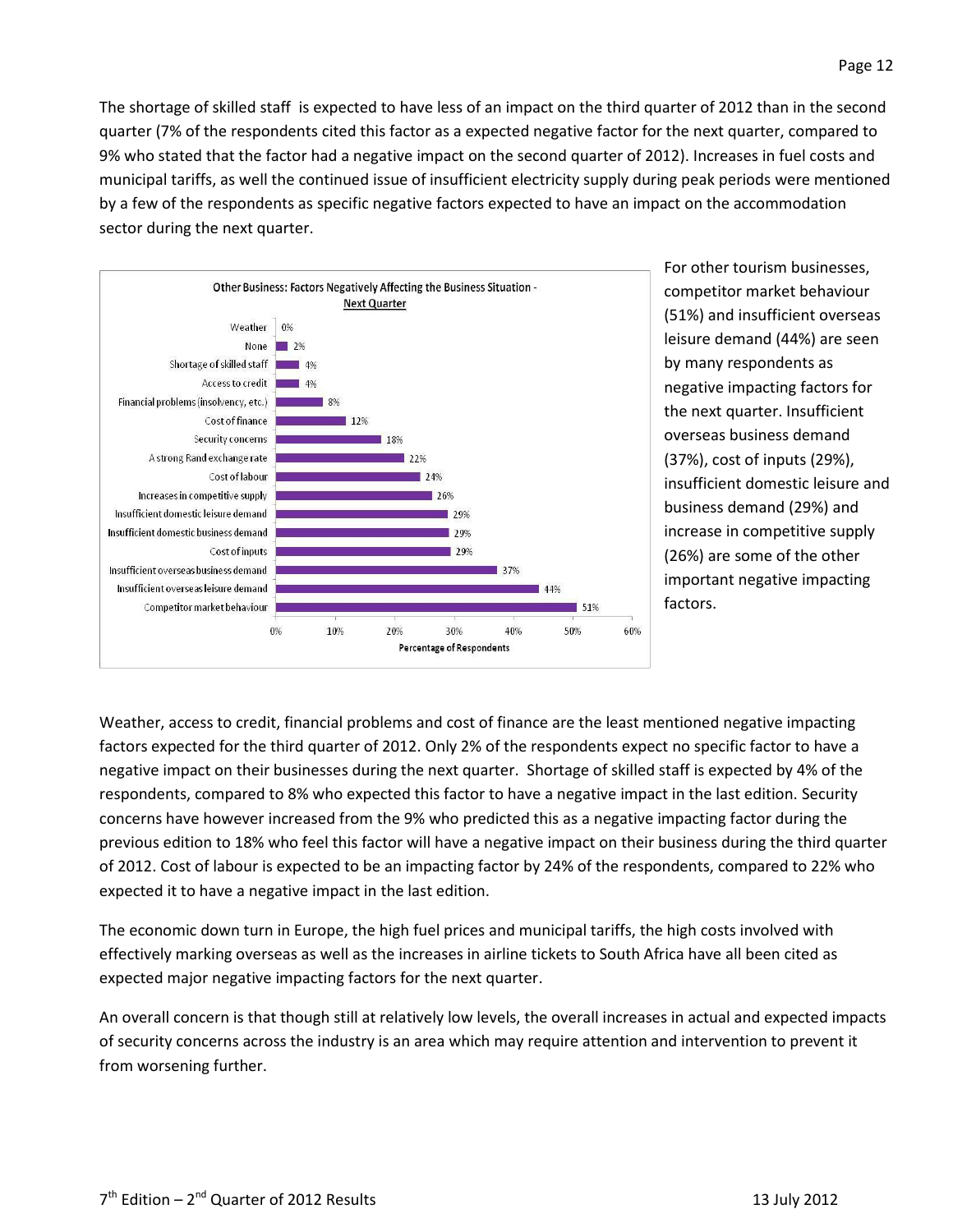#### **Positive Factors - Last Quarter**

In this edition, the accommodation sector indicated fewer positive impacting factors during the second quarter of 2012 than in the last edition, again indicating the reasons behind the better first quarter compared to a poorer  $2^{nd}$ quarter.





A smaller portion of the respondents though, (30% compared to 39% last quarter) felt that no specific factor had a positive impact on their business during the second quarter of 2012. Strong domestic business and leisure demand, a weak rand exchange rate, the weather and overseas leisure and business demand were important positive impact factors for a few of the respondents (25%-8%) in the second quarter of 2012. Domestic business demand strength increased from 21% (Q1) to 25% (Q2) of respondents and led as the highest positive impacting factor for both quarters. Decreases in competitive supply, cost of labour, cost of inputs, cost of finance and access to credit were not relevant as positive impacting factors, as was the case in the previous edition.

A large portion of the operators in the other tourism sector (30% compared to 25% last quarter) felt that there was no specific factor which had a positive impact on their business during the second quarter of 2012.. A weak rand exchange rate, strong overseas leisure demand, strong domestic leisure demand and strong domestic business demand is felt by some of the respondents to have had a positive impact on their business operations during the first quarter of 2012 (27%- 20%).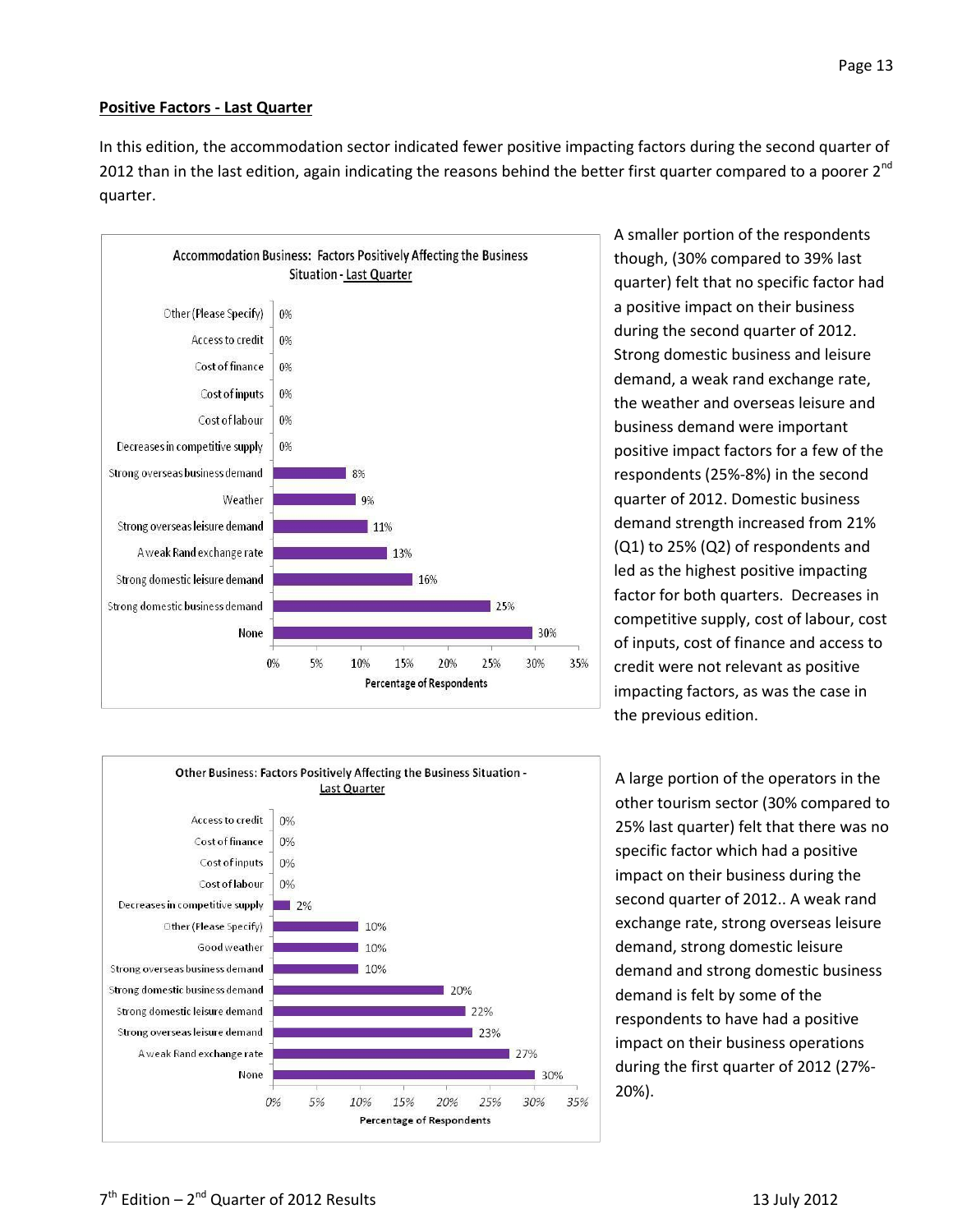Strong overseas business demand (10%), good weather (10%) and decreases in competitive supply (2%) were the only other noted factors selected by some respondents as positive impacting factors.

As in the case of the accommodation sector, the cost of labour, the cost of inputs, cost of finance and access to credit were not relevant as positive impacting factors during the second quarter of 2012.



#### **Positive Factors – Next Quarter**

For the third quarter of 2012, the accommodation operators expect more positive impacting factors on their business than during the previous quarter. A large portion of the accommodation operators (40%) expect strong domestic business demand to have a positive impact on their business operations, compared to 33% who expected this factor to have an impact during the previous edition. Strong overseas and domestic leisure demand and a weak rand exchange rate are expected by some of the respondents (23%-15%) to have a positive impact on their business operations in the next quarter. Weather was only mentioned by a few respondents (9%) as a positive impacting factor for the next quarter.

Decrease in competitive supply, strong overseas business demand, cost of finance, cost of labour, access to credit and cost of inputs are all expected to have no or limited impact in the next quarter, as was the case in the previous edition.

Looking at the other tourism businesses, 36% expect a weak rand exchange rate to have a positive impact on their business performance in the next quarter (compared to 28% who cited this as a positive impacting factor during the last edition). Strong overseas leisure demand and strong domestic business and leisure demand (31%-24% of the respondents) are also expected to have a positive impact.

Noteworthy is that 21% (as was the case in the last quarter) of the operators expect no specific factor will have a positive impact on their business during the next quarter.

20% Of the operators within the other sector of the tourism industry cited other factors as important positive impacting factors for the next quarter and these include: reduced rates and special offers, reducing staff numbers and other cost saving initiatives, and positive referrals by previous customers.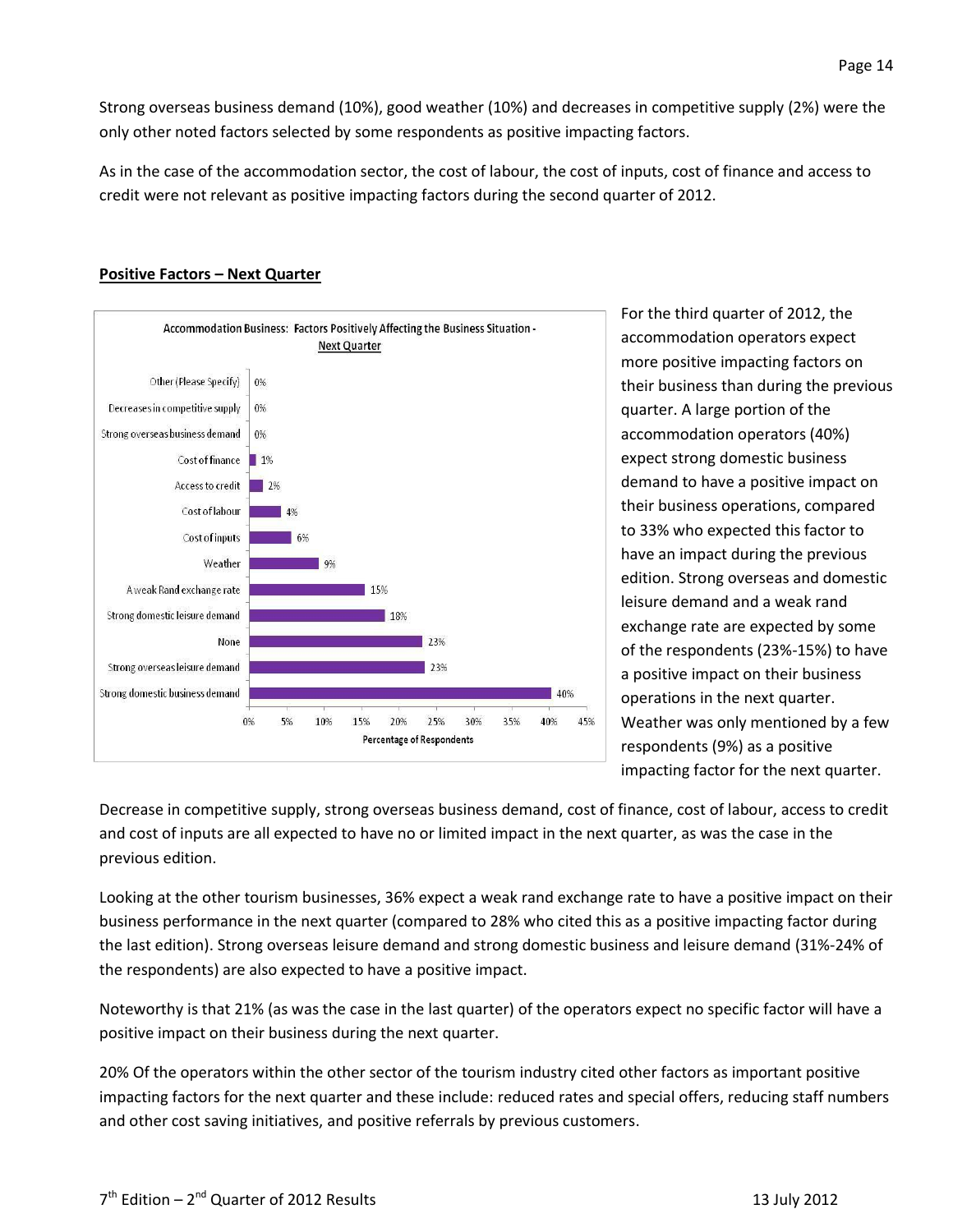Once again cost of finance, cost of labour, cost of inputs, access to credit and decrease in competitive supply were not cited by many of the respondents as factors expected to have a positive impact on the next quarter's business performance. Good weather was only cited by 14% of the respondents as a positive impacting factor during this edition, in comparison to the 11% who expected this factor to have a positive impact in the previous edition.

## **General Business Indicators**

The Quarterly RMB/BER Business Confidence Index ("**BCI**") from 2010 to the first quarter of 2012 is illustrated in the table below.

|      | <b>Quarter 1</b> | <b>Quarter 2</b> | <b>Quarter 3</b> | <b>Quarter 4</b> |  |
|------|------------------|------------------|------------------|------------------|--|
| 2010 | 43               | 36               | 47               | 44               |  |
| 2011 | 55               |                  | 39               | 38               |  |
| 2012 | ے ر              | 4,               |                  |                  |  |

*Source: BER*

As 50 indicates neutral levels of confidence, the index has largely been in negative territory since 2010 with exceptions in the first quarters of 2011 and 2012.

After a marked increase in the first quarter of 2012 (to a level of 52), the index fell by 11 index points to a level of 41 in the second quarter of 2012, lower than the index level recorded during the second quarter of 2011 (48). Business confidence declined in four of the five sectors making up the RMB/BER BCI during the second quarter of 2012.

The tourism business index, similarly to the RMB BER index in the first quarter of 2012, also reached positive territory, for the first time in a year for the BER, and in almost 2 years for the TBI, with tourism at 101,9 above 100, compared to 52 above 50 for the BER. Likewise, both indices have decreased in the second quarter, indicating decreased business confidence. The TBI recorded a performance index of 88,2 against 100, while the BCI recorded 41 against a normal of 100 in the second quarter of 2012, indicating that the TBI is largely mirroring the RMB/BER BCI this year.

The RMB/BER is a business tendency survey based on OECD methodology as is the TBCSA FNB TBI.

The SACCI Business Confidence Index ("BCI") is a composite indicator, as oppose to a tendency survey. The BCI is a market-related index that reflects not what business is saying, but what it is doing and experiencing. It is therefore not an opinion/perception-based index. It is likely that in any one month the business mood will be influenced both positively and negatively by various developments in the economy. The BCI seeks to reflect the net results of these influences. Even though the BCI is not a tendency survey like the TBI, it is another regular and timeous indicator of economic activity to which the TBI can be compared.

The index is based on the average economic activity for 2005 being a base of 100. The index rose above 100 in 2006 reaching 119 at its highest level and stayed above 100 in the early part of 2007 and thereafter declined. The index average for 2009 was 97,7. The index average rose only slightly in 2010 with 2,3 index points to 100. The average index for 2011 was 100,4 (only a marginal increase from the 2010 index average).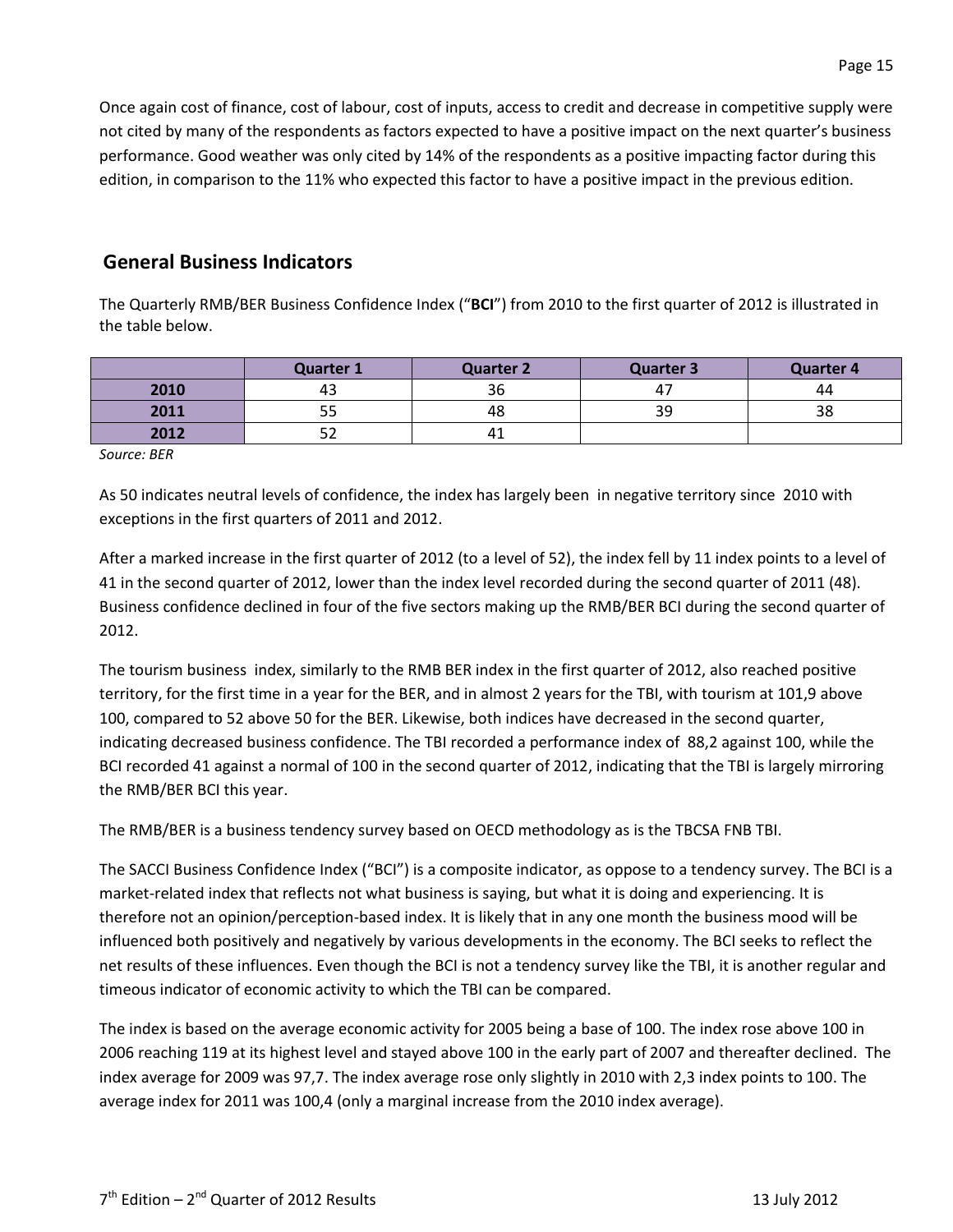The SACCI BCI for 2011 and 2012 is presented in the below table.

| 2011       |       |              |       |       |       |      |      |            |      |            |            |
|------------|-------|--------------|-------|-------|-------|------|------|------------|------|------------|------------|
| <b>Jan</b> | Feb   | <b>March</b> | Apr   | May   | Jun   | Jul  | Aug  | <b>Sep</b> | Oct  | <b>Nov</b> | <b>Dec</b> |
| 103,1      | 101,9 | 104,2        | 102,5 | 101,2 | 102,4 | 99,0 | 98,6 | 98,4       | 97.5 | 97.4       | 99.1       |
| 2012       |       |              |       |       |       |      |      |            |      |            |            |
| Jan        | Feb   | <b>March</b> | Apr   | May   | Jun   | Jul  | Aug  | <b>Sep</b> | Oct  | <b>Nov</b> | <b>Dec</b> |
| 97.1       | 99.5  | 95.7         | 94.3  | 92.8  | 94.9  |      |      |            |      |            |            |

Over the last three quarters, the SACCI BCI has been reducing slightly from a quarterly average of 98 for the last quarter of 2011, compared to the quarterly average of 97,4 for the first quarter of 2012 to a quarterly average of 94 for the second quarter of 2012. This compares to a quarterly average of 102 for the second quarter of 2011.

Even though the two methodologies are not the same, it would appear that there is a general downward tendency in business performance as is also reflected by the TBI for the second quarter of 2012.